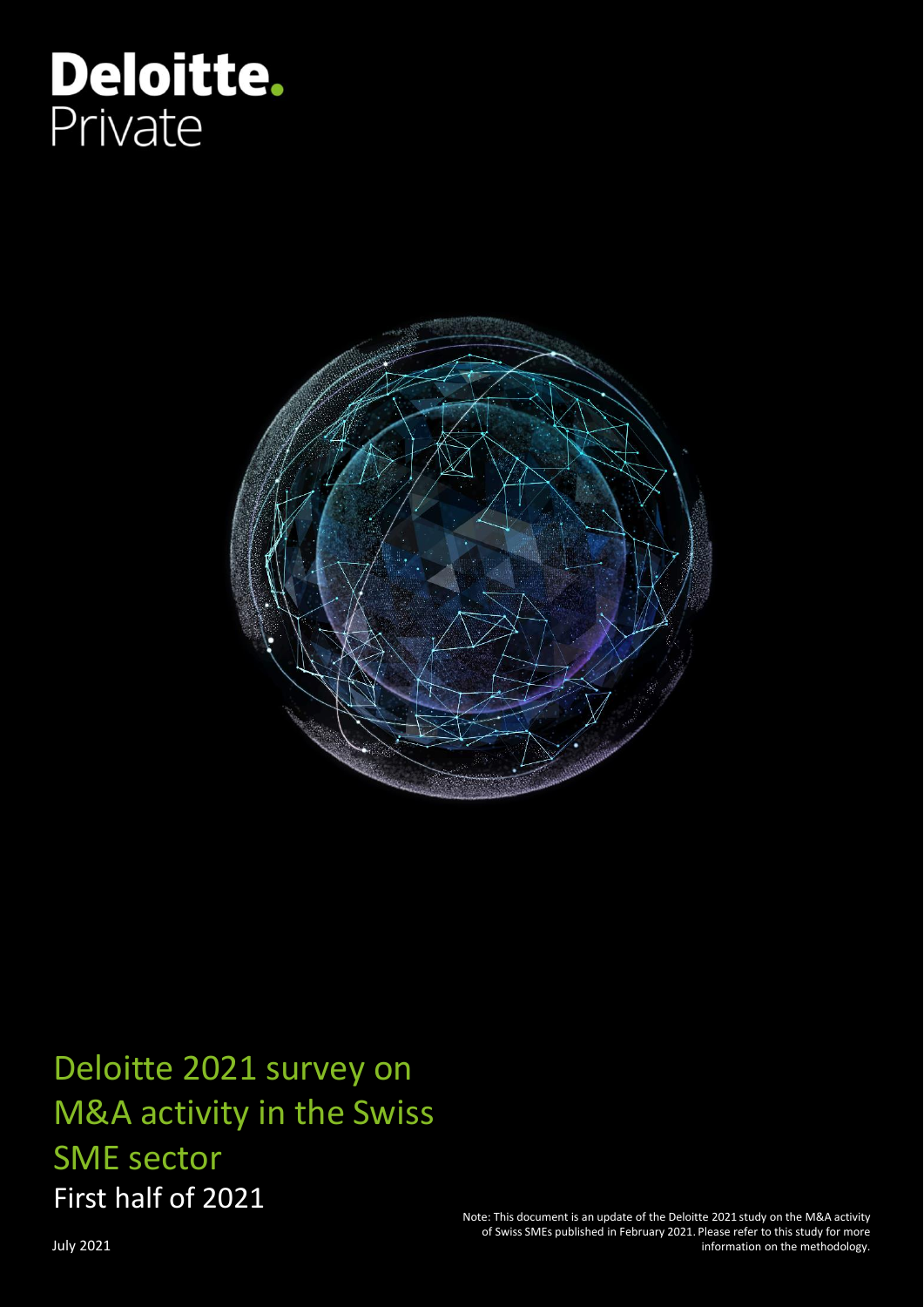## Spectacular recovery in M&A activity among Swiss SMEs during H1 2021, in an economic environment still marked by COVID-19



67.5%

CROSS-BORDER ACTIVITY RETURNS TO GROWTH IN H1 2021 (+10.6 pp), AFTER H1 2020 SAW THE LOWEST LEVEL SINCE 2013



SIGNIFICANT RISE IN OUTBOUND TRANSACTIONS IN H1 2021 (32 TRANSACTIONS) FROM 16 IN H1 2020



## +88%

RESURGENCE IN INBOUND TRANSACTIONS IN H1 2021 (47 TRANSACTIONS) VS 25 IN H1 2020



THE DELOITTE SMALL & MID CAP VALUATION MULTIPLE REACHED A RECORD LEVEL IN H1 2021 (10.2x EV/EBITDA)

After a sharp decline in the M&A activity of Swiss SMEs over the first nine months of 2020, M&A transactions rebounded in the fourth quarter and Switzerland recorded only a moderate decrease in its volume of M&A activity in 2020 (-4.6%). The recovery in M&A activity continued, translating into a historic rise in the number of transactions conducted by or targeting Swiss SMEs in the first half of 2021 ("H1 2021"). In total, 117 transactions were closed, against 72 in H1 2020 – an increase of 62.5%. In particular, Inbound transactions jumped by 88% and Outbound transactions by 100%. This upturn in cross-border activity (67.5% of transactions) reflects the renewed confidence in the overall economic outlook. The growth in Domestic transactions was less significant (+23%), although this category had seen its volume unchanged between H1 2020 and H1 2019.

This increase in transactions was driven by inflows of liquidity into the market, historically low interest rates and accommodative bank lending – with the strength of banks' balance sheets supporting the financing of buyouts of high-quality companies – and a backlog of unrealised transactions during the pandemic. Government support also helped keeping the economy afloat and avoided high numbers of insolvencies.

This trend in the M&A market was repeated at the global scale, with transactions up 27% in volume terms in H1 2021, and by 132% in value terms (USD 2.8 trillion). The volume of cross-border transactions was also up by 33% compared with the same period last year.<sup>1</sup>

As the latest Deloitte CFO Survey indicates<sup>2</sup>, a clear majority of Swiss CFOs rate the prospects for the Swiss economy over the next 12 months as positive. However, the situation remains fragile, and despite renewed optimism, CFOs are not yet confident there will be an economic boom. Swiss CFOs hope that the sharp recession seen in 2020 can be offset by a solid recovery. But Switzerland's economic prospects remain influenced by the pandemic and measures taken to tackle COVID-19, with implications for the dynamism of the M&A market.

#### **Analysis by type of transaction**

| <b>Transactions</b>          | <b>Buyers</b>               | <b>Targets</b>               | H <sub>1</sub> 2019 | H1 2020 | H1 2021 | Change,<br>20/19 | Change,<br>21/20 |
|------------------------------|-----------------------------|------------------------------|---------------------|---------|---------|------------------|------------------|
| Domestic                     | Swiss, all sizes            | <b>Swiss SMEs</b>            | 31                  | 31      | 38      | 0.0%             | 22.6%            |
| Inbound                      | International, all<br>sizes | <b>Swiss SMEs</b>            | 43                  | 25      | 47      | $-41.9%$         | 88.0%            |
| Outbound                     | <b>Swiss SMEs</b>           | International<br><b>SMEs</b> | 21                  | 16      | 32      | $-23.8%$         | 100.0%           |
| <b>Total</b>                 |                             |                              | 95                  | 72      | 117     | $-24.2%$         | 62.5%            |
| <b>Cross-border activity</b> |                             |                              | 67.4%               | 56.9%   | 67.5%   | $-10.5$ pp       | $+10.6$ pp       |

<sup>1</sup> Refinitiv

<sup>2</sup> Deloitte Swiss CFO Survey – Glimmers of hope for recovery, spring 2021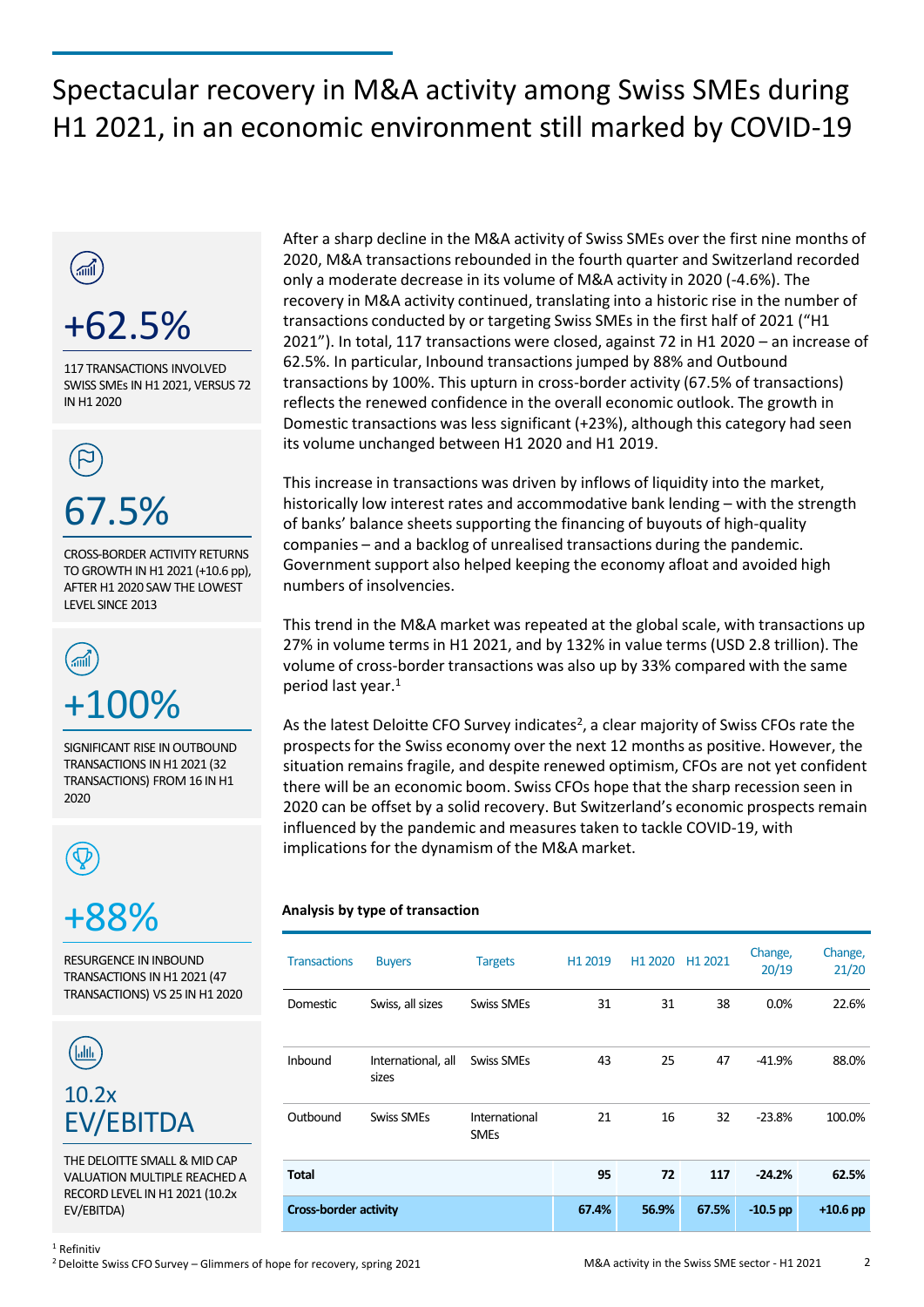### Strong recovery in cross-border activity mainly with European partners and in the TMT and consumer goods sectors

#### **Outbound transactions Outbound transactions**

Europe is the main region for acquisitions by Swiss SMEs, representing 84% of transactions. Neighbouring countries account for 50% of acquisitions, and Germany remains the number one destination for Swiss SMEs, with a 28% share. The TMT and healthcare sectors, which have been winners from the COVID-19 crisis, are among the most coveted by Swiss SMEs.



#### **Transactions in Switzerland**

The main buyers of Swiss SMEs in H1 2020 were also European partners (81%), with the remainder primarily North American and Asian companies. Germany is the largest investor in Switzerland.

The industrial and TMT sectors, which tend to top the rankings as the most sought-after Swiss SMEs, have been dethroned by consumer goods which is benefiting from the economic recovery.

These acquisitions were made primarily in the German-speaking part of Switzerland (81%), with the canton of Zurich being the region with the most dynamic M&A activity (23 transactions).







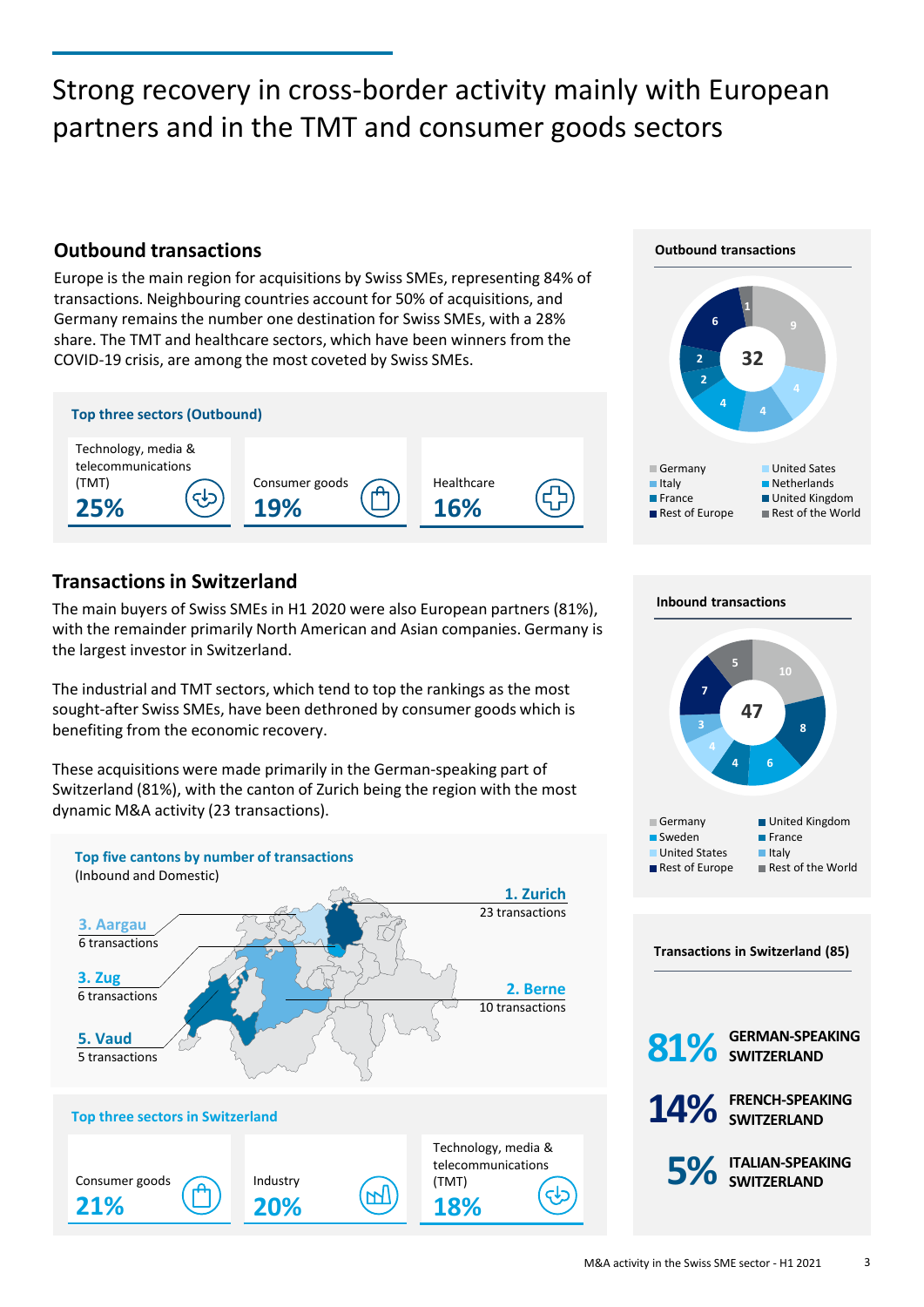### Deloitte Small & Mid Cap index reaches a record level in a buoyant market



#### **Deloitte Small & Mid Cap valuation index surges in the first half of 2021 to set a new EV/EBITDA record (10.2x)**

After the Deloitte Small & Mid Cap index had stabilised as at 31 March 2020 (7.1x EV/EBITDA) amid high stock market volatility sparked by COVID-19, the index has risen steadily. The multiple reached a record of 10.2x on 30 June 2021, on the strength of bullish stock markets buoyed by encouraging signs of economic recovery. Multiples are also benefiting from technology and healthcare stocks – sectors which have been winners from the pandemic. As the index is based on corporate earnings over the last available 12 months, the index's rally since Q2 2020 is explained by a buoyant equity market combined with many companies experiencing falls in EBITDA during 2020. Taken together, these two factors naturally produce a higher EV/EBITDA ratio as we move forward. This rise in multiples is replicated at European level: the

<sup>1</sup> Infront Small Cap Eurozone index, Infront Analytics, June 2021 <sup>2</sup> Argos Mid-Market index, Argos Wityu, July 2021

Infront – Small Cap Eurozone valuation index (listed companies) set a new record on 31 March 2021.<sup>1</sup>

The Europe-wide acquisition multiple for unlisted companies (Argos Mid-Market) observed on 30 June 2021 also reached a new record of 11.6x, driven by the prices paid by private equity funds, inflows of liquidity into this sector, the prospect of a return to growth and persistently low interest rates. The index is also benefiting from the prices paid for technology and healthcare companies, which represent a majority of the transactions comprising the index as at 30 June 2021.<sup>2</sup>

## Outlook for H2 2021: Continued catch-up effect and high levels of liquidity should support strong M&A activity

M&A activity recorded a historic rally in H1 2021, bolstered by the prospect of a historically strong economic recovery. This is despite a public health situation that remains concerning: the upsurge in the Delta variant around the world threatens to bring about a fourth wave and could again weigh on the activity. As the latest Deloitte CFO Survey indicates, the outlook for all key metrics of the companies surveyed has improved compared with last autumn's survey and is positive overall. Revenue expectations are particularly optimistic: half of the CFOs surveyed expect to return to pre-crisis revenue levels by the end of the year at the latest. Nevertheless, the pandemic is overshadowing all else in the risk landscape. It remains the most serious business risk and also has ramifications for other risks, such as demand weakness, supply chain interruptions, digitalisation and cybersecurity.

Visibility as to companies' future performance is becoming clearer as vaccination campaigns get into full swing. M&A activity should therefore remain vibrant in the second half of 2021, while the catch-up effect observed in the first half of the year is expected to continue as the backlog of transactions deferred from 2020 are concluded. Inflows of liquidity into private equity and accommodating lending policies should also prop up an intense market. The improvement in the general public health situation should continue to stimulate the recovery in cross-border activity in Europe observed in H1 2021. Valuation multiples should remain strong, with a polarisation between sectors spared by the crisis and others. The technology and healthcare sectors should therefore remain attractive and benefit from high valuations, whereas other sectors more affected by the pandemic (transport, hotels, leisure) could be the subject of opportunistic acquisitions at lower valuations.

#### **Contacts and authors**



**Jean-François Lagassé Managing Partner Financial Advisory** Geneva Deloitte AG +41 58 279 81 70 jlagasse@deloitte.ch



**Jules Boudrand Director Financial Advisory** Geneva Deloitte AG +41 58 279 80 37 jboudrand@deloitte.ch



**Arnaud Widmer Assistant Manager Financial Advisory** Geneva Deloitte AG +41 58 279 81 79 awidmer@deloitte.ch